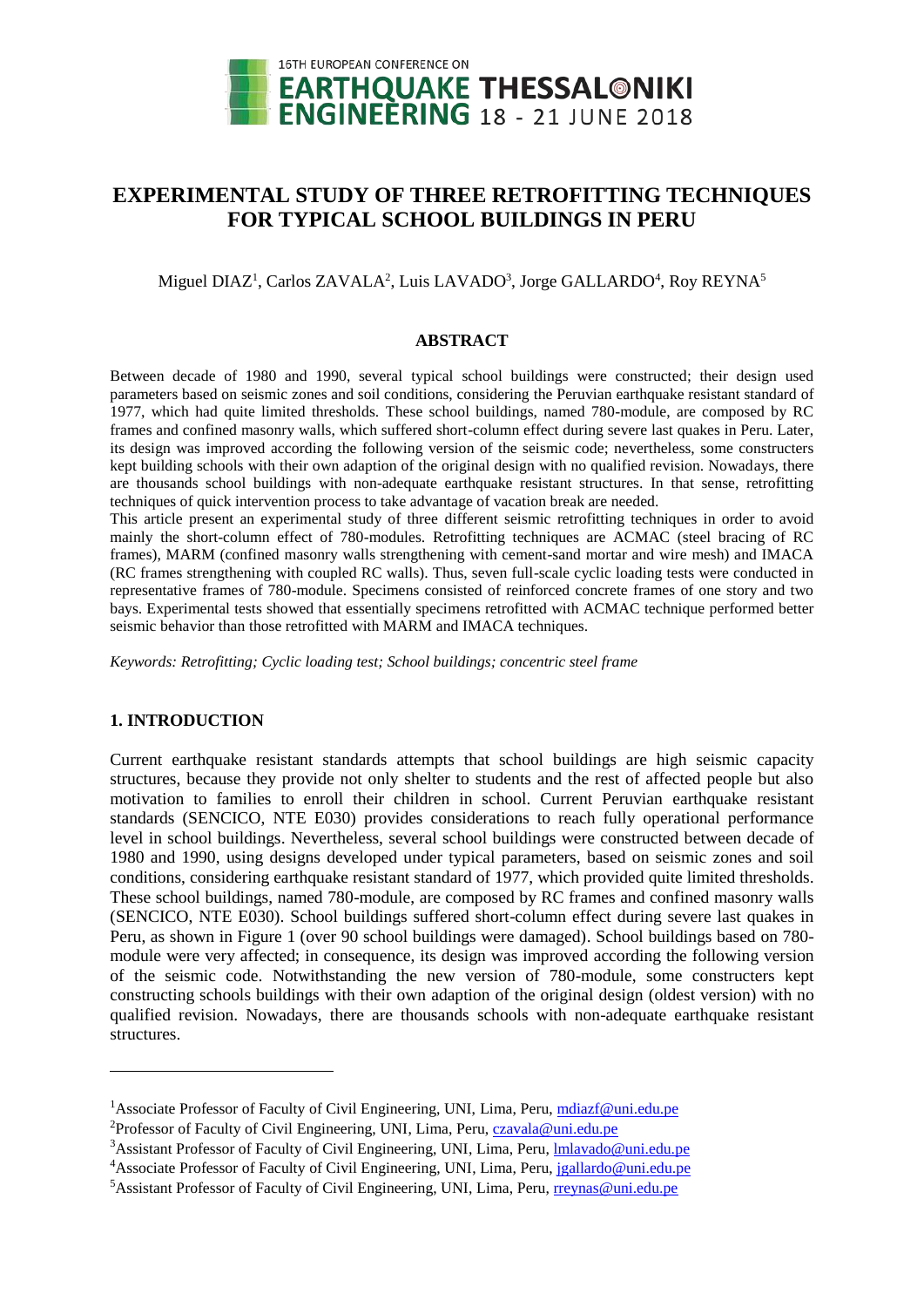

Figure 1. Fermin del Castillo School after Nazca earthquake in 1996, Mw7.7. Zavala, 1996

On the other hand, Lima city concentrates over 25% of population of Peru; and it is exposed to a seismic gap according to some studies conducted under SATREPS Project (cooperation from Japanese Government to the National University of Engineering of Lima, Peru between 2010 and 2015). These studies showed that a severe earthquake (Mw8.6~8.9) may occur in Lima City (Pulido et al., 2011) and it can result in harmful consequences. In that sense, retrofitting techniques of quick intervention process, to take advantage of vacation break, are needed to improve their seismic capacity.

A project support by the World Bank to develop a proposed update to incorporate incremental retrofitting to school infrastructure type 780-module built before 1997 started a few years ago. One of the goal of this project was provided three retrofitting techniques in order to avoid mainly the shortcolumn effect of 780-modules. Thus, several retrofitting techniques were evaluated, and then three techniques were selected to be experimentally studied. Retrofitting techniques are ACMAC (steel bracing of RC frames), MARM (confined masonry walls strengthening with cement-sand mortar and wire mesh) and IMACA (RC frames strengthening with coupled RC walls).

## *1.1 Objectives*

The objective of this investigation is to know the seismic behavior by lateral cycling loading tests and compare the experimental results of three retrofitting technique for improving the seismic capacity of typical school buildings in Peru, called 780-module.

## *1.2 Target school building*

The target school building is the first version of 780-module; which was design with Peruvian earthquake resistant standard of 1977. This module consists of two stories and three rooms per story, as shown in Figure 2. This structure is composed by RC frames in longitudinal direction and confined masonry walls in the transversal direction, as illustrated in Figure 3. Dimensions of room is 7.80 m by side; that's why, it was named 780-module. It is important to mention that longitudinal direction suffered severe damages, while transversal direction was slightly damaged due to large earthquakes.



Figure 2. School building based on 780-module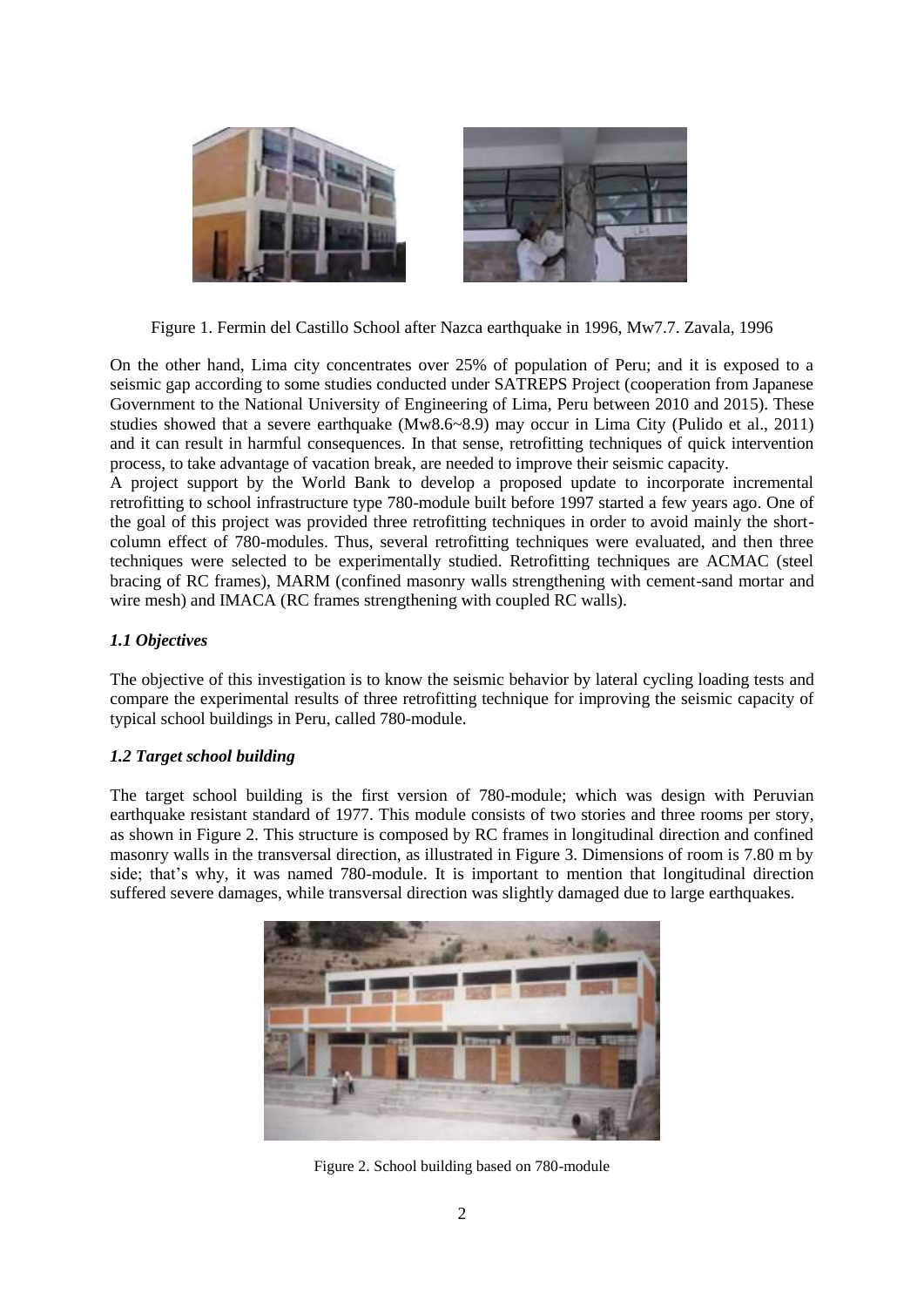

Figure 3. Typical floor of 780-module

#### **2. PROPOSED RETROFITTING TECHNIQUE**

In order to select the most suitable retrofitting technique, several retrofitting techniques were evaluated. Then, three retrofitting techniques were experimentally studied. These retrofitting techniques are ACMAC (steel bracing of RC frames), MARM (confined masonry walls strengthening with cement-sand mortar and wire mesh) and IMACA (RC frames strengthening with coupled RC walls). These seismic retrofitting techniques are supposed to be implemented in certain number of frames in the target school building according to the seismic demand that is required, because their implementation depends on the incremental retrofitting program. Their seismic performance must satisfy the performance objectives establish in the earthquake resistant standards.

#### *2.1 ACMAC*

This technique involves inserting a steel concentrically braced frames to the existing RC frames in the longitudinal direction of the school building, as shown in Figure 4. Steel frames and steel braces are composed by W8X18 and HSS2.5x2.5x3/16 sections, respectively; which are connected by bolts of 5/8" of diameter. The steel members are ASTM A-36 and bolts are ASTM A-325. In the case of first story, a precast foundation has to be placed, because the existing foundation has poor bearing capacity.



Figure 4. Scheme of ACMAC technique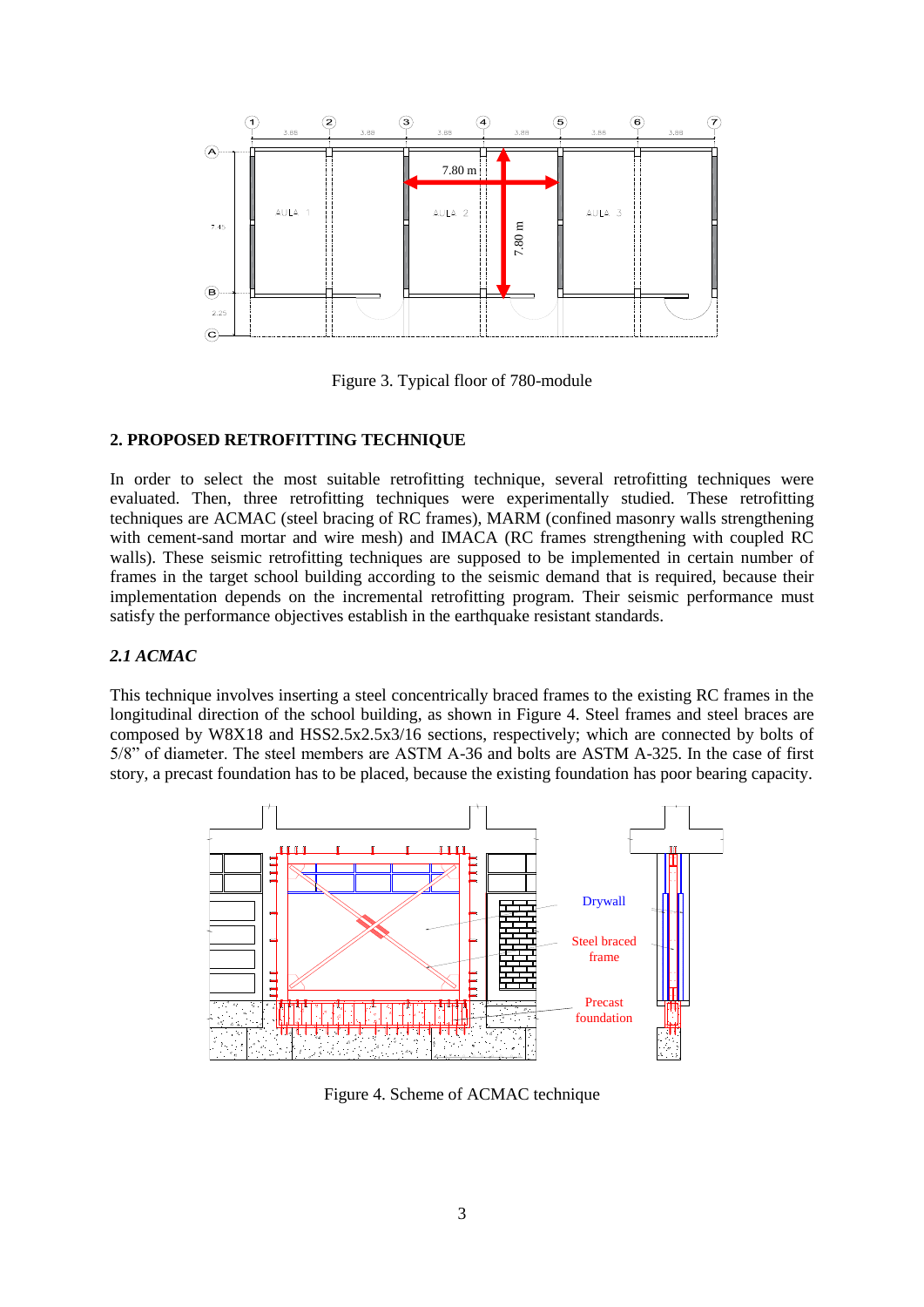## *2.2 MARM*

This technique involves inserting a masonry wall on the sides of the existing column, as illustrated in  $-$ Figure 5. Additionally, the masonry wall and the existing column is covered with wire-mesh and cement-sand mortar. The wire mesh of 100x100mm size and 4.2 mm diameter (commercially named Q-139) is fixed to the masonry wall through diameter 1.65 mm wire at 200 mm spacing, in horizontal and vertical directions using drill (Zavala et al., 2009 and Diaz et al., 2016). Vertical rebar dowels of 6 mm diameter are used to connect the wire-mesh to the existing structure. Dowels are extended a minimum of 150 mm into the wire-mesh and be hooked to footing, slabs or beams at each 200 mm for fixing the wire mesh. The compressive strength of mortar was 14 MPa, and the yield strength of steel bars was 420 MPa.



Figure 5. Scheme of MARM technique

### *2.3 IMACA*

This technique involves inserting a reinforced concrete wall on the sides of the existing column and a jacketing of existing columns; additionally, beams are coupled to inserted RC walls and RC jacketed columns, as in shown in Figure 6. The existing foundation is increased in order to insert the new RC elements.



Figure 6. Scheme of IMACA technique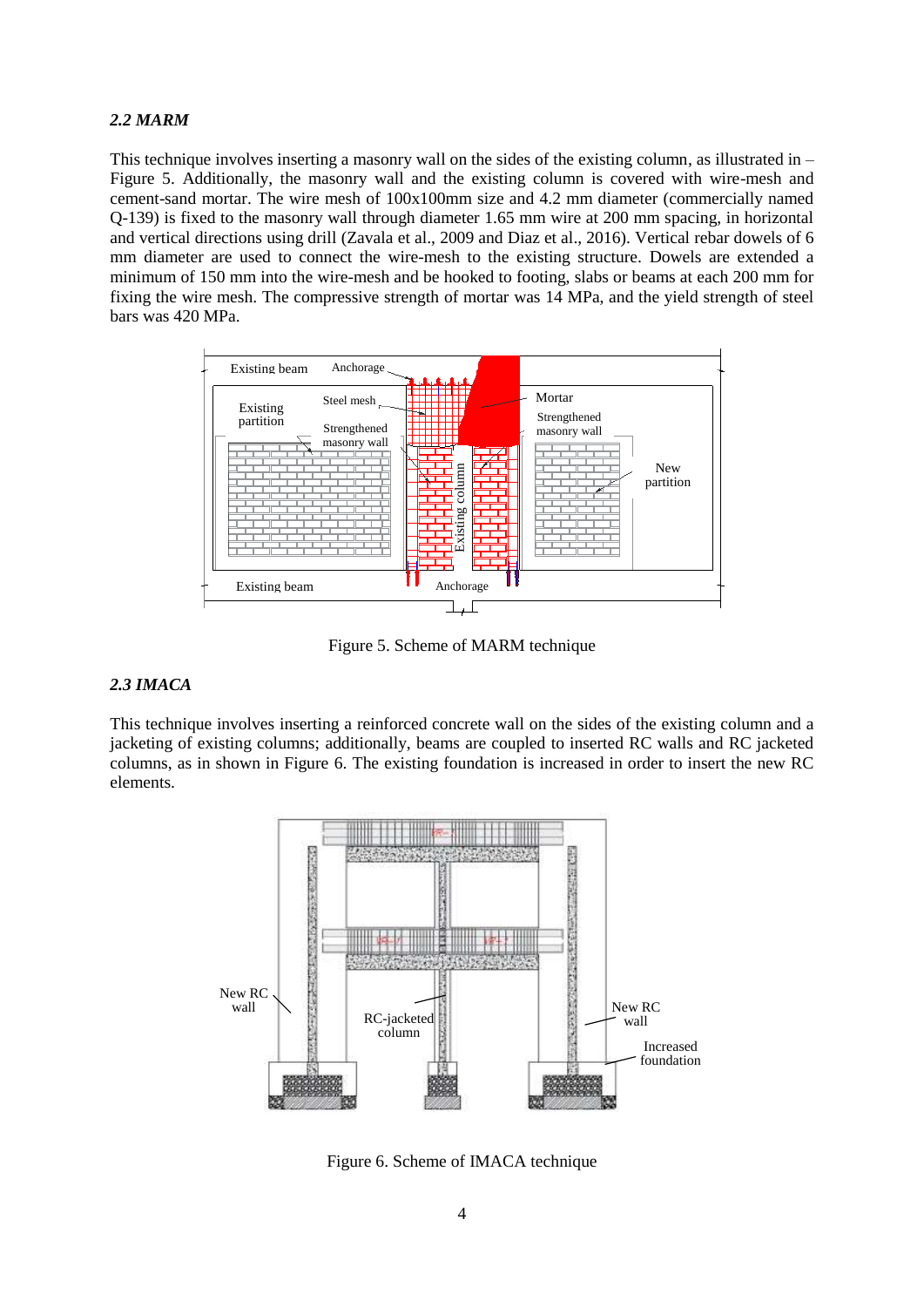## **3. CYCLIC LOADING TEST**

In order to verify the performance of these retrofitting techniques, representative frames of 780 module were tested under cyclic static horizontal loading with constant axial load.

#### *3.1 Specimens*

The representative frame of 780-module consisted of full-scale two-bay and one-story reinforced concrete frame with partitions. This frame has 8 m of length and 3.2 m of height. Inner column has 30x45 cm of section, and outer columns have 25x45 cm of section; the minor dimension is parallel to the longitudinal direction of frame. Beams are 45x45 cm of section. Partitions are confined masonry wall with height of 2 m. Partitions are separated of columns by few millimeters, which results in the short column effect of the school building (780-module).

Seven specimens were tested under cyclic loading test, as shown in Table 1. One specimen to represent non-retrofitted frames, two specimens to represent retrofitted frames with ACMAC technique (P780-ACMAC-1, 2), two specimens to represent retrofitted frames with MARM technique (P780-MARM-1, 2) and two specimens to represent retrofitted frames with IMACA technique (P780- IMACA-1, 2). Specimens with ACMAC technique presented two versions; second specimen (2) had a greater number of bolts at connections.

| Table 1. Characteristic of specimens |
|--------------------------------------|
|--------------------------------------|

| ID             | Type of retrofitting technique                                                | Number of<br>specimens      | Axial load in kN |
|----------------|-------------------------------------------------------------------------------|-----------------------------|------------------|
| P780           | Handmade solid un-retrofitted                                                 |                             | 550              |
| P780-ACMAC 1,2 | steel bracing of RC frames                                                    | $2(*)$                      | 550              |
| P780-MARM 1,2  | confined masonry walls strengthening with wire<br>mesh and cement-sand mortar | $\mathcal{D}_{\mathcal{L}}$ | 550              |
|                | P780-IMACA 1,2 RC frames strengthening with coupled RC walls                  | $\mathfrak{D}$              | 550              |

(\*) specimens P780-ACMAC-2 had greater number of bolts than P780-ACMAC-1 at connections.

### *3.1.1. Specimen P780*

This specimen represents the existing frames without retrofitting, based on the representative frame of 780-module, as shown in Figure 7. The partition is a confined masonry wall, where tie columns presented null joint separations from RC columns.



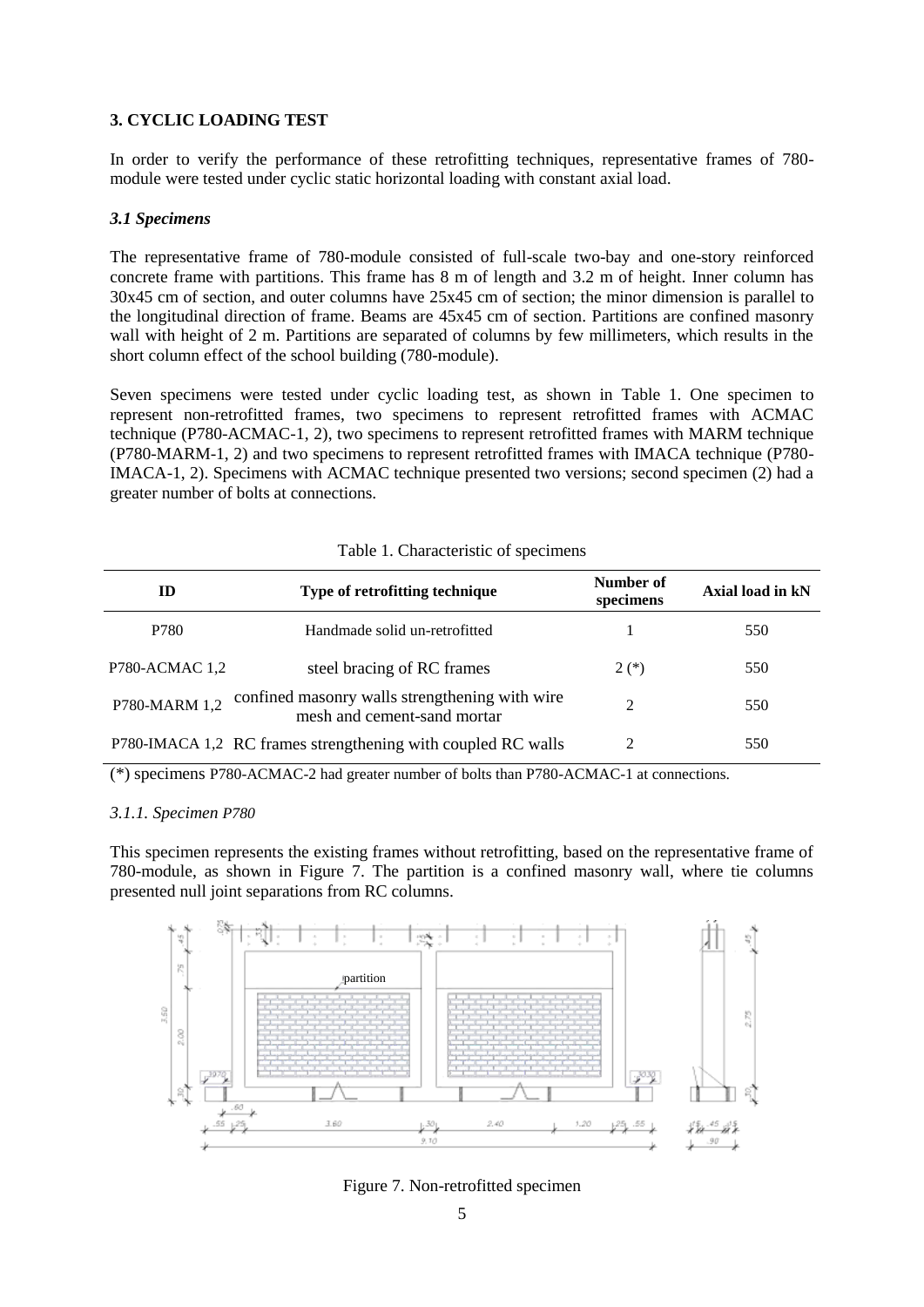#### *3.1.2. Specimen P780-ACMAC*

This specimen represents the existing frames with retrofitting by ACMAC technique, as shown in Figure 8. Specimens with ACMAC technique presented two versions; second specimen (2) had a greater number of bolts at connections. P780-ACMAC-1 had three bolts at the connection between RC beam (or RC column) and steel frame; while P780-ACMAC2 had a total of seven bolts at the same connection, as shown in Figure 9. The joint separation was improved; tie column from the confinement of masonry wall were cut 40 mm from level of 1 m to the top in P780-ACMAC-1; while, tie columns were cut 15 mm from base to level of 1 m, then 30 mm to the top in P780-ACMAC-2.



Figure 8. Retrofitted specimen with ACMAC technique





### *3.1.3. Specimen P780-MARM*

This specimen represents the existing frames with retrofitting by MARM technique, as shown in Figure 10. Masonry partitions are replaced, and the joint separation was 30 mm.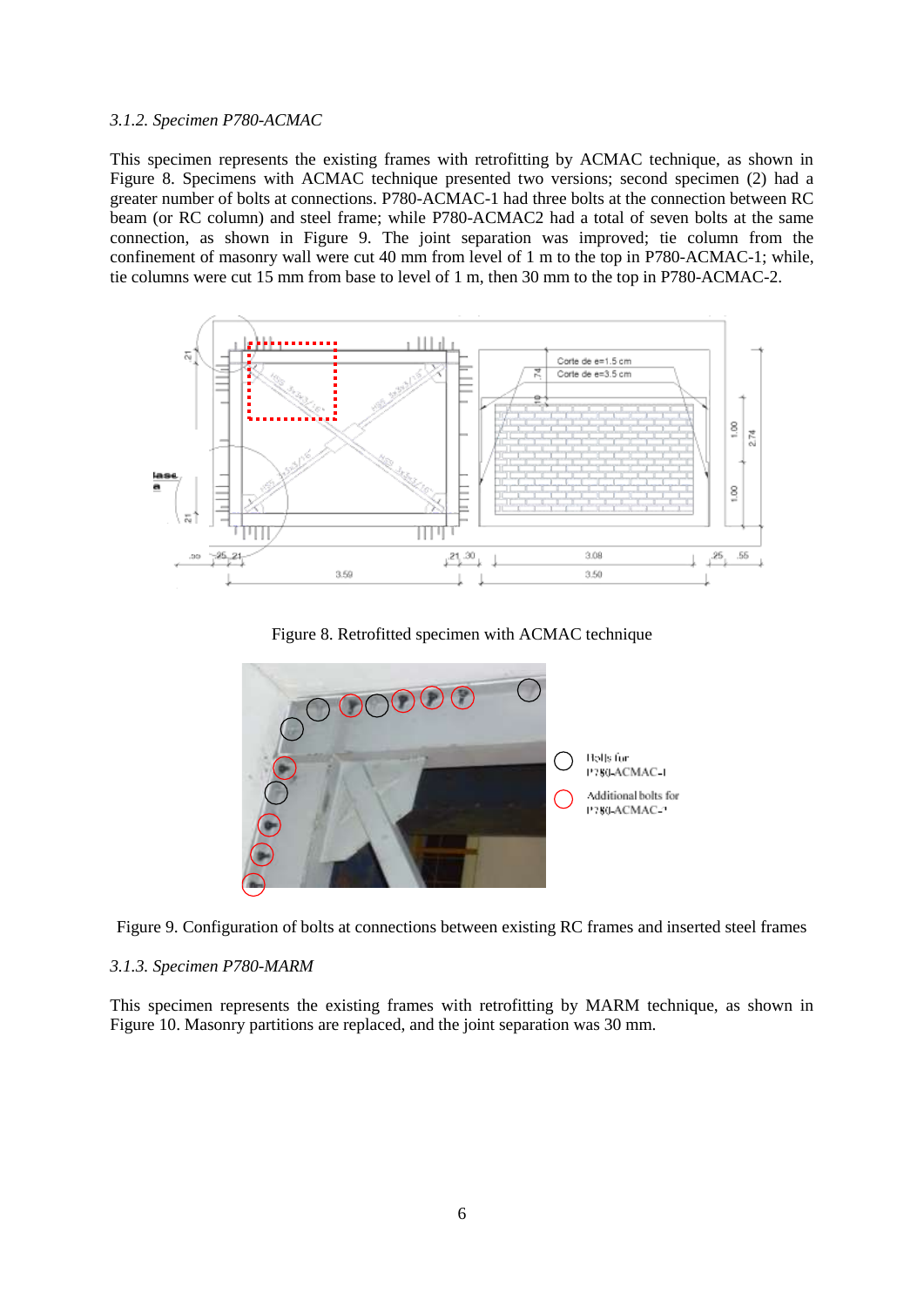

Figure 10. Retrofitted specimen with MARM technique.

#### *3.1.4. Specimen P780-IMACA*

This specimen represents the existing frames with retrofitting by IMACA technique, as shown in Figure 11. Masonry partitions are replaced, and the joint separation was 40 mm.



Figure 11. Retrofitted specimen with IMACA technique.

#### *3.2 Test setup*

The test setup consisted of four hydraulic static jacks, with the 500 kN loading capacity of each jack and a stroke of +/- 250 mm. Two jacks applied simultaneously lateral cyclic loading to simulate the seismic load, while other two jacks applied a constant vertical loading to simulate the gravity load due to upper floors. The axial load remained constant during test at 550 kN. The displacement protocol used in tests is shown in Figure 12. The target displacement is repeated; thus, two cycles with the same deformation are obtained.



Figure 12. Lateral displacement protocol for lateral cyclic loading tests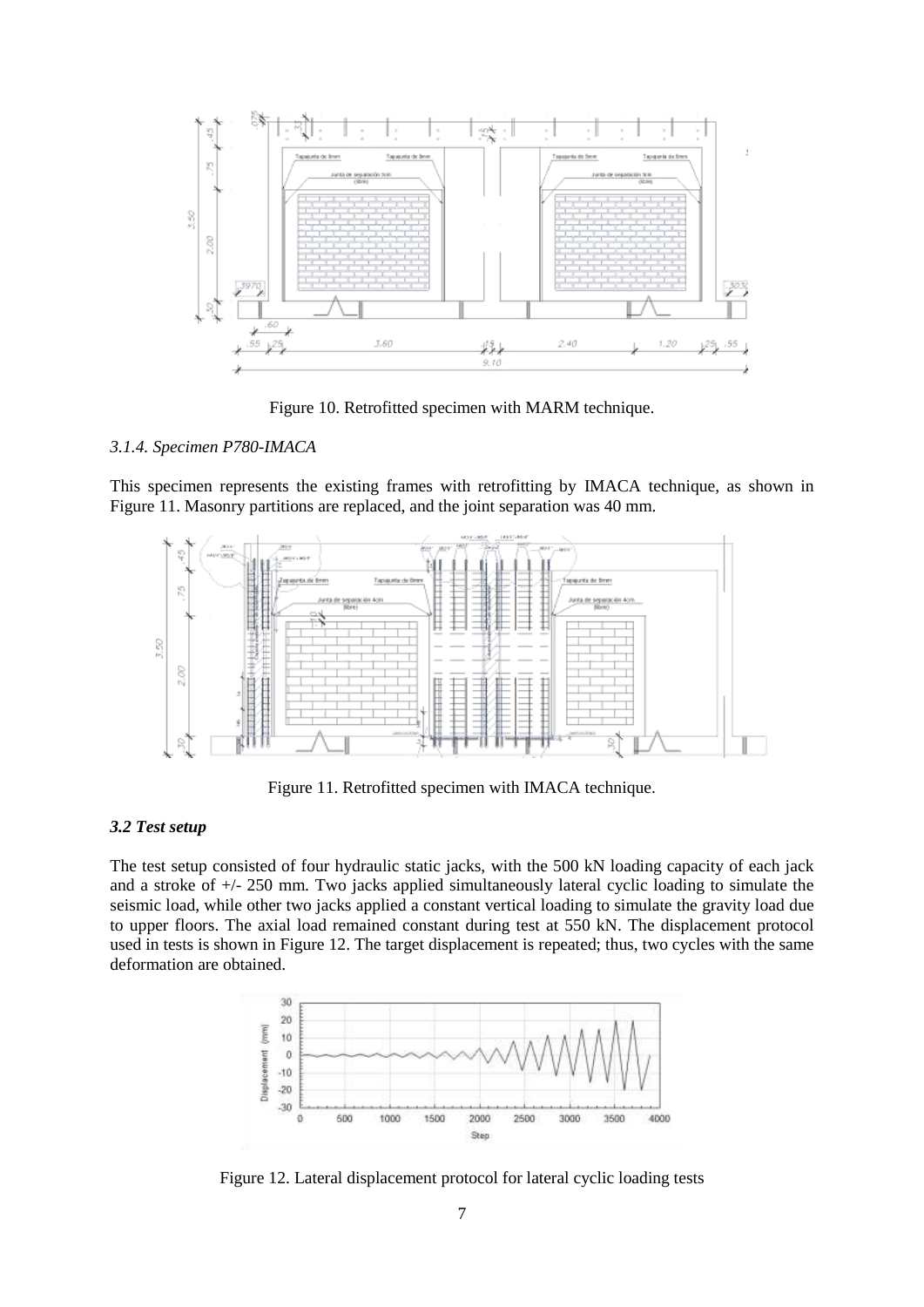Horizontal jacks were supported by the reaction wall and connected to an assemblage of steel frames for loading transfer, as shown in Figure 13. Vertical jacks were supported by the reaction floor and connected to the steel assemblage.



Figure 13. Loading apparatus for cyclic loading tests

The measuring system consisted of load cells in jacks (CH-00 to CH-03) and LVDTs arranged in the specimen (CH-04 to CH-20), as shown in Figure 14. Configuration of P780 specimen is similar to those of other specimens.



Figure 14. Measuring system for cyclic loading tests of P780 specimen.

## *3.3 Results*

Figure 15 shows hysteretic curves, envelopes and their peaks during each cycle for tested specimens. The maximum restoring force reached during test of P780 specimen was 425 kN, and during test of the retrofitted specimen was 692 kN, approximately.

It is observed in hysteresis curves that beyond 40 mm of lateral deformation at the top, the improvement of the joint separation was not enough for specimens retrofitted with MARM technique. In the case of specimens retrofitted with IMACA technique, the joint separation was not enough beyond 50 mm of lateral deformation at the top. In the case of specimens retrofitted with ACMAC technique, the joint separation was enough. Nevertheless, the maximum restoring force is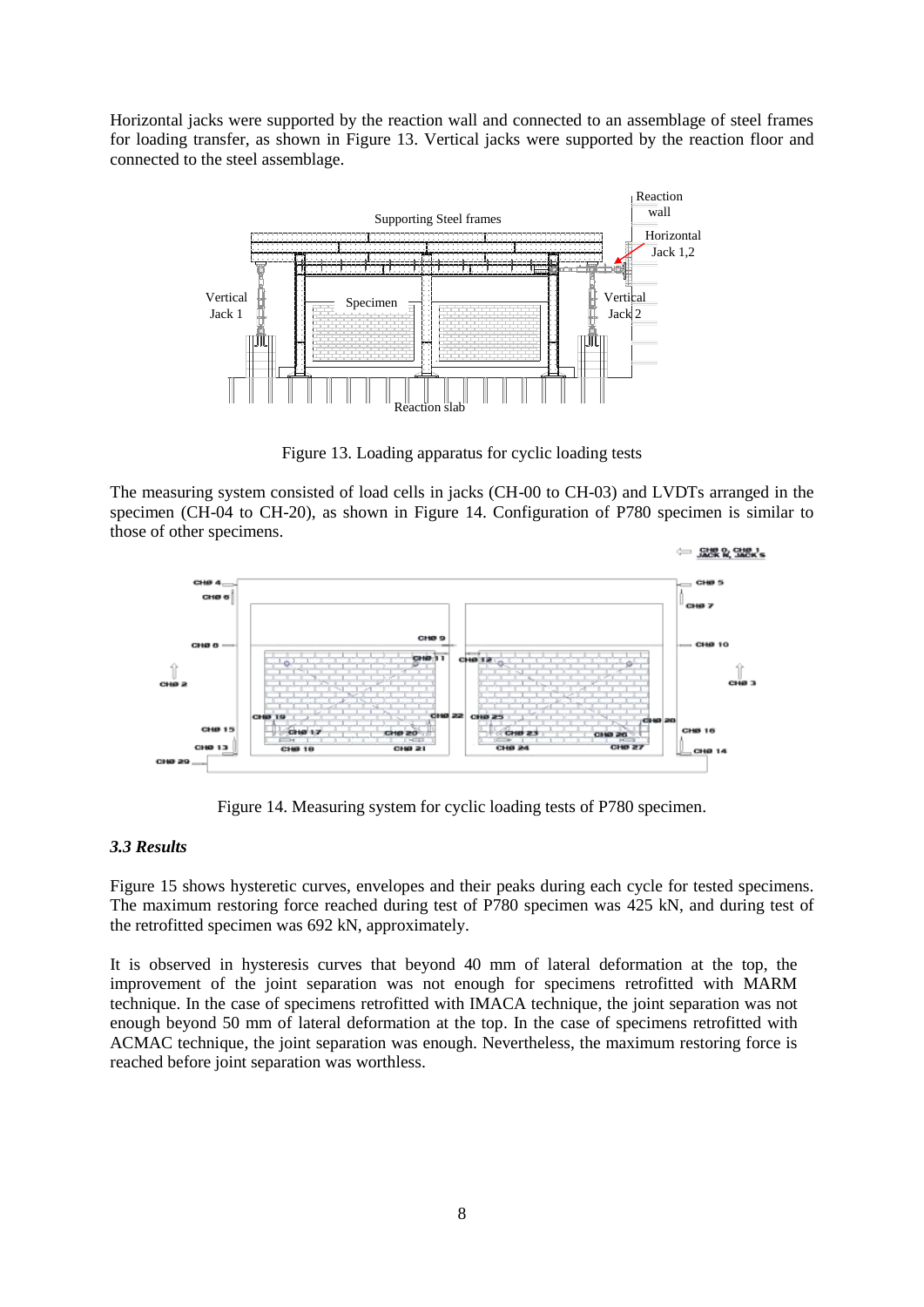

Figure 15. Hysteresis curves

## **4. ANALYSIS OF RESULTS**

According to the lateral displacement protocol shown in Figure 12, the target amplitudes were reached twice, because two consecutive cycles of the same amplitude were applied. The skeleton curves, which represents the capacity curve, were obtained using peaks of the cycles of the repeated target amplitude, as shown in Figure 16. Figures 17, 18 and 19 are obtained from peak-to-peak of cycles were target amplitude is repeated.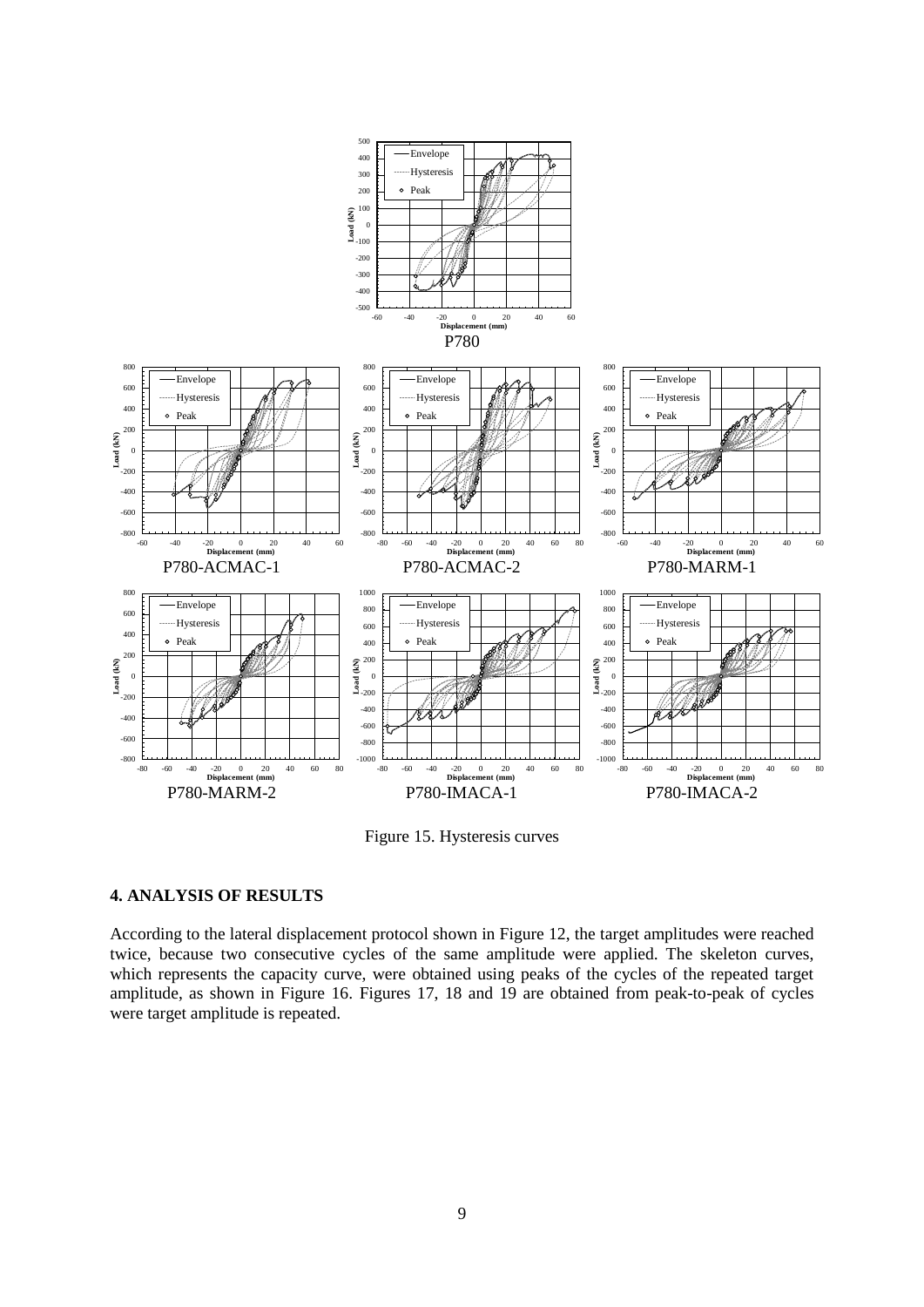

Figure 16. Capacity curves in terms on lateral force and drift

Figure 17 shows the lateral deformation at the level of the inner column. This figure represents the process of short column in P780 specimen during the increment of lateral displacement. Lateral drift are shown at the top of this figure. Beyond 3 mm of lateral displacement at the top of P780 specimen, the shape of columns started changing significantly upper the top of masonry partitions (upper than 2m of level). Thus, partitions started providing stiffness to this specimen. It can be observed that the equivalent stiffness increased beyond  $5\times10^{-4}$  rad of drift, approximately, as shown in Figure 18.



Figure 17. Hysteresis curves

Also, it was observed that the short column effect was avoid in specimens with retrofitting, and participation of masonry partitions was insignificant, corroborating by the progressive degradation of stiffness as shown in Figure 18, because of the improvement of joint separation.



Figure 18. Equivalent stiffness in terms of drift

Additionally, index of energy dissipation was calculated from experimental results, in terms of equivalent damping of a cycle, as shown in Figure 19. It is observed that ACMAC technique performed larger energy dissipation (13%, approximately); and this index increased when connection between existing columns and steel frames were improved (P780-ACMAC-2).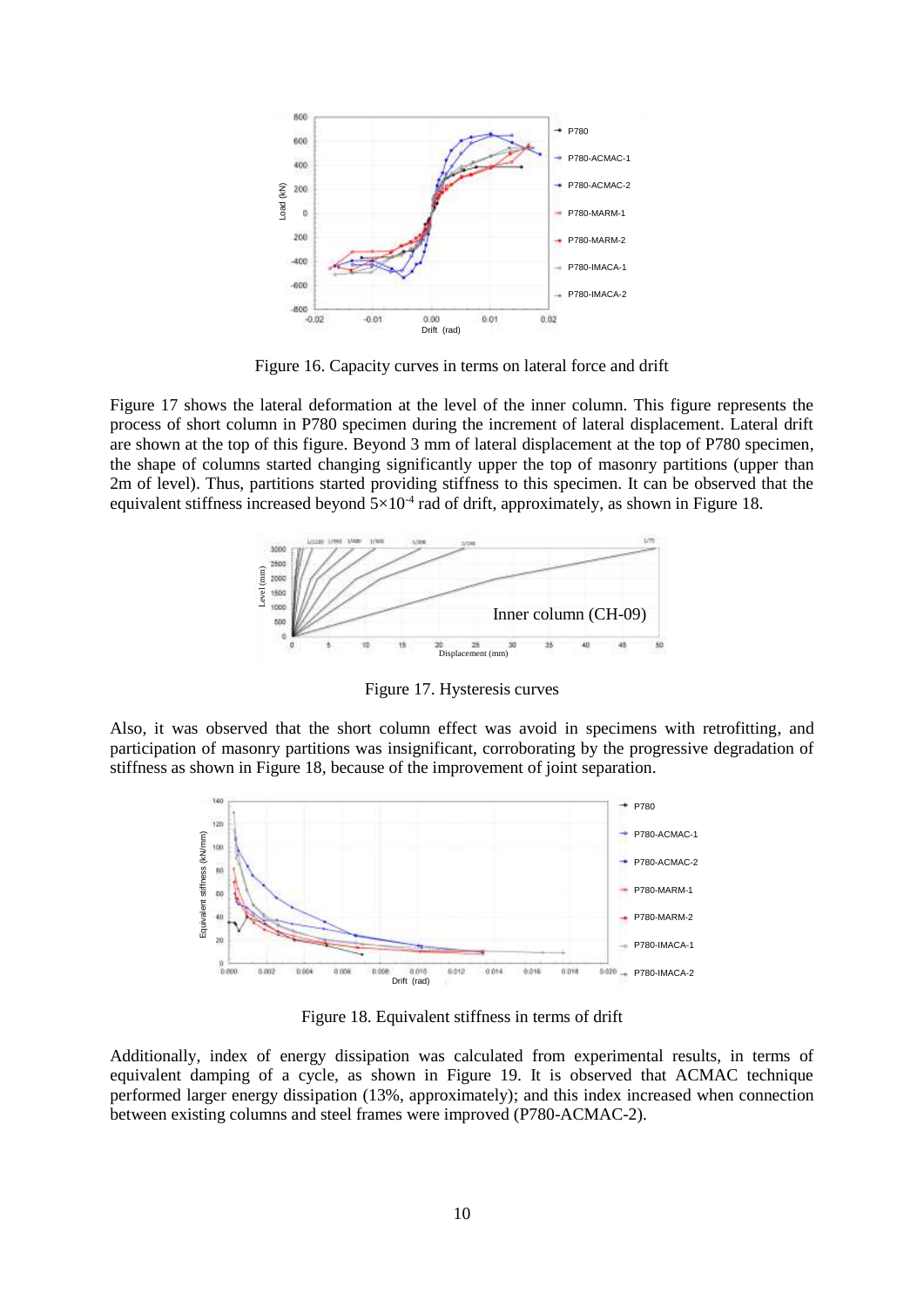

Figure 19. Equivalent damping in terms of drift

#### **5. CONCLUSIONS**

Three retrofitting techniques were investigated, namely: ACMAC (steel bracing of RC frames), MARM (confined masonry walls strengthening with cement-sand mortar and wire mesh) and IMACA (RC frames strengthening with coupled RC walls).

In addition to the retrofitting of structural elements, the improvement of the joint separation is needed, because the mechanism of short column (influence of partitions) starts at low levels of lateral deformation. The improvement of joint separations is enough for ACMAC technique; while, joint separations are insufficient beyond 40 mm and 50 mm of lateral deformation at the top of specimens retrofitted with MARM and IMACA techniques, respectively. Nevertheless, the maximum restoring force was reached before the joint separation was worthless.

ACMAC technique performed the largest energy dissipation in this experimental study, which was improved with the increment of bolts at connections between RC columns and inserted steel frames. Specimens retrofitted with ACMAC technique performed better seismic behavior than those retrofitted with MARM and IMACA techniques. Also, the increment of capacity of ACMAC technique given by the improvement of steel frame and RC frame connection was observed.

### **6. ACKNOWLEDGMENTS**

The authors would like to express their gratitude to the World Bank Peruvian for the financial support of experimental tests; the Pontifical Catholic University of Peru and the University of the Andes (Colombia) for their collaboration. Also, the authors are grateful to Eng. A. Soto and Mr. D. Escalante for her support during the experimental data processing.

#### **7. REFERENCES**

Diaz M., Zavala C., Gallardo J. and Lavado L. Experimental Study of Non-Engineered Confined Masonry Walls Retrofitted with Wire Mesh and Cement-Sand Mortar. *16th World Conference on Earthquake Engineering*. N° 2950, Santiago, Chile, 2017.

Pulido N., Tavera H., Perfettini H., Chlieh M., Aguilar Z., Aoi S., Nakai S., and Yamazaki F., "Estimation of Slip Scenarios for Megathrust Earthquakes: A Case Study for Peru," in Effects of Surface Geology on Seismic Motion, pp. 1-6, 2011.

SENCICO. NTP E-070. "Masonry". Ministry of Construction, Housing and Sanitation. Peru, 2006.

SENCICO. NTP E-030. "National Earthquake Resistant Standards". Ministry of Construction, Housing and Sanitation. Peru, 2016. (In Spanish).

Zavala C., Gibu P., Diaz M. and Gruber D. "Feasibility of electrowelded wire mesh and mortar in the Retrofitting of Damaged Dwellings because of Extreme Lateral Cyclic Loading". Proceedings of XVII National Congress of Civil Engineering. Peru, 11.2009. (In Spanish).